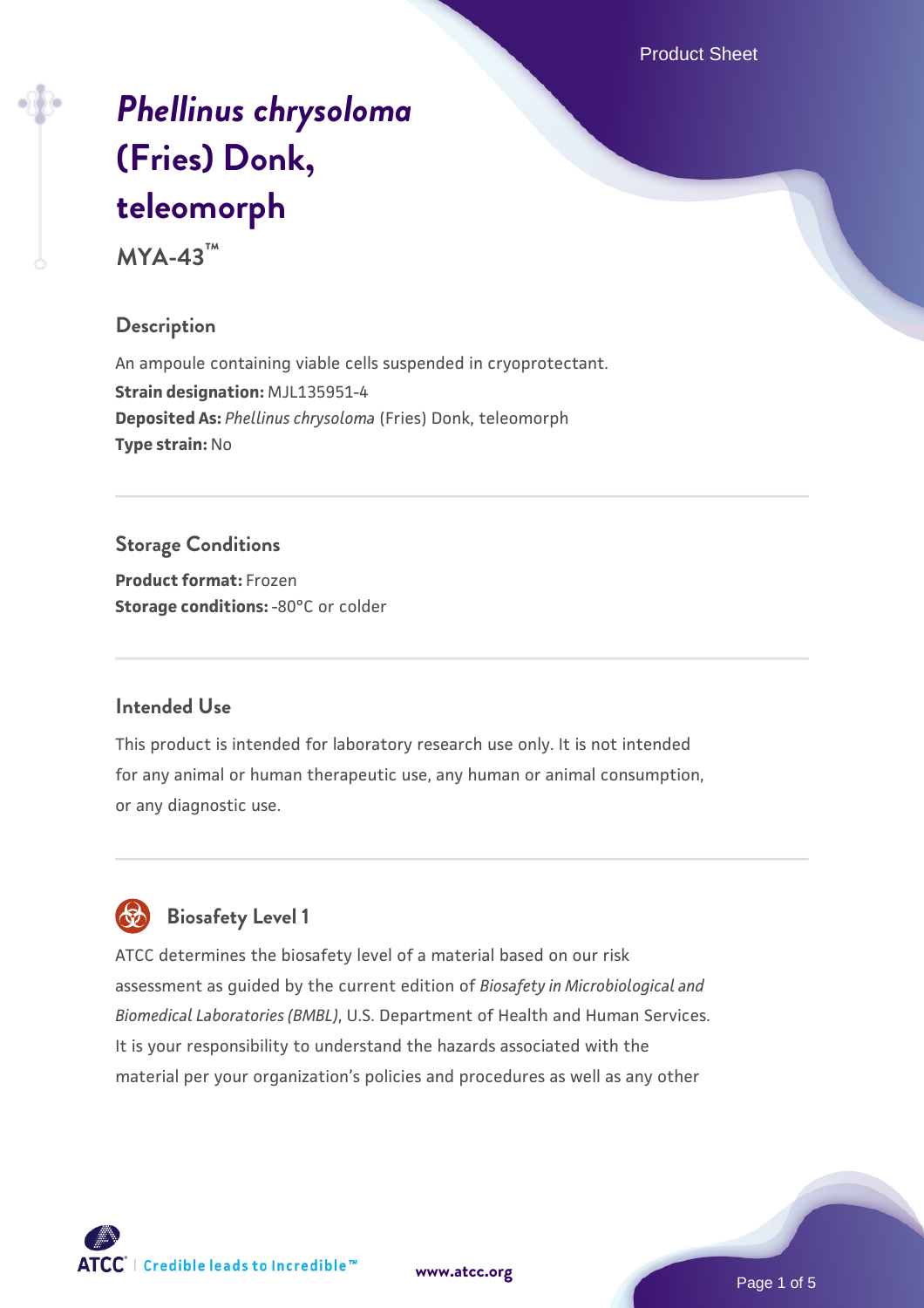applicable regulations as enforced by your local or national agencies.

ATCC highly recommends that appropriate personal protective equipment is always used when handling vials. For cultures that require storage in liquid nitrogen, it is important to note that some vials may leak when submersed in liquid nitrogen and will slowly fill with liquid nitrogen. Upon thawing, the conversion of the liquid nitrogen back to its gas phase may result in the vial exploding or blowing off its cap with dangerous force creating flying debris. Unless necessary, ATCC recommends that these cultures be stored in the vapor phase of liquid nitrogen rather than submersed in liquid nitrogen.

# **Certificate of Analysis**

For batch-specific test results, refer to the applicable certificate of analysis that can be found at www.atcc.org.

# **Growth Conditions**

**Medium:**  [ATCC Medium 323: Malt agar medium](https://www.atcc.org/-/media/product-assets/documents/microbial-media-formulations/3/2/3/atcc-medium-323.pdf?rev=58d6457ee20149d7a1c844947569ef92) **Temperature:** 24°C

# **Handling Procedures**

**Frozen ampoules** packed in dry ice should either be thawed immediately or stored in liquid nitrogen. If liquid nitrogen storage facilities are not available, frozen ampoules may be stored at or below -70°C for approximately one week. **Do not under any circumstance store frozen ampoules at refrigerator**

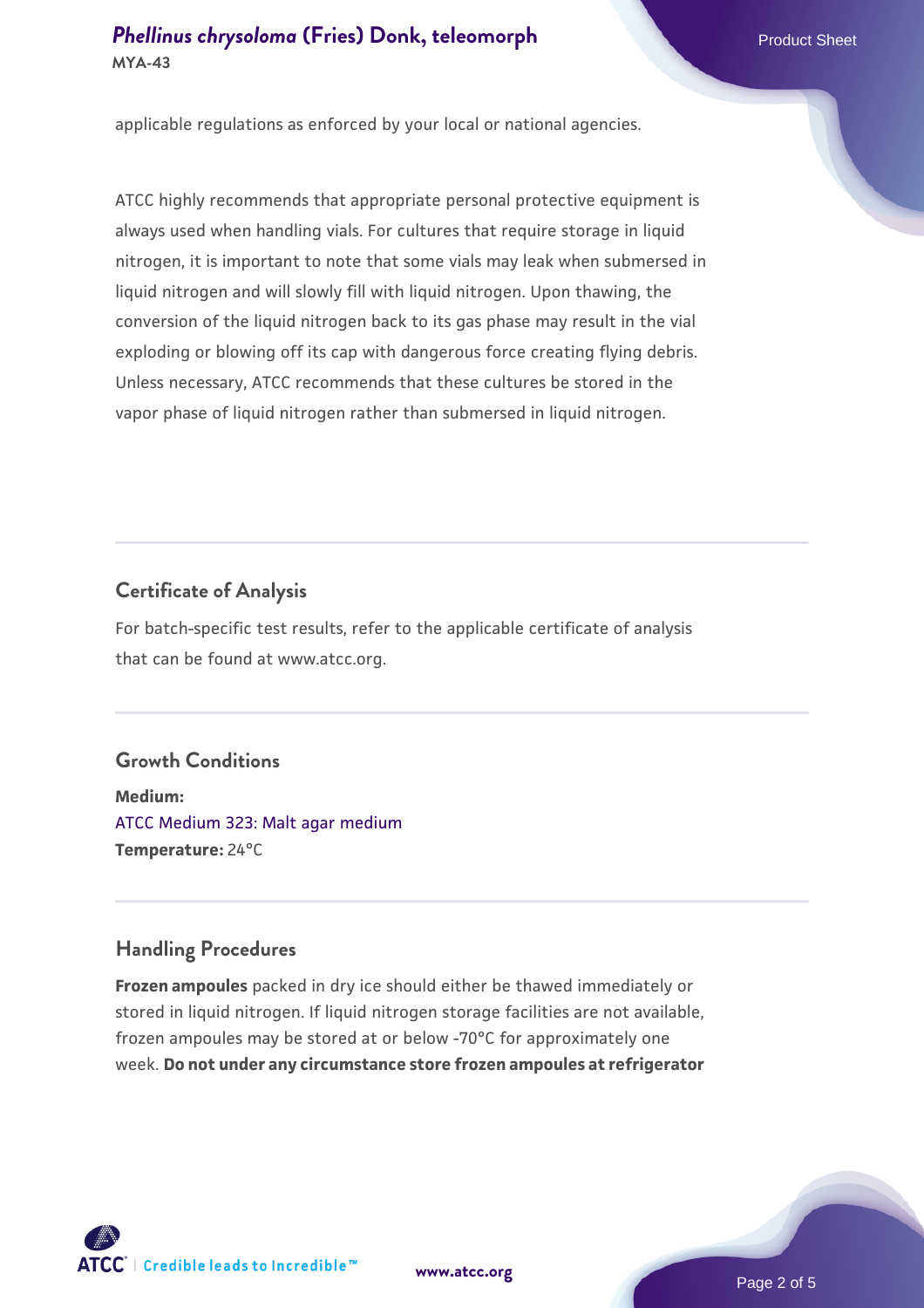**freezer temperatures (generally -20°C)**. Storage of frozen material at this temperature will result in the death of the culture.

- 1. To thaw a frozen ampoule, place in a **25°C to 30°C** water bath, until just thawed **(approximately 5 minutes)**. Immerse the ampoule just sufficient to cover the frozen material. Do not agitate the ampoule.
- 2. Immediately after thawing, wipe down ampoule with 70% ethanol and aseptically transfer at least 50 µL (or 2-3 agar cubes) of the content onto a plate or broth with medium recommended.
- 3. Incubate the inoculum/strain at the temperature and conditions recommended.
- 4. Inspect for growth of the inoculum/strain regularly for up to 4 weeks. The time necessary for significant growth will vary from strain to strain.

#### **Material Citation**

If use of this material results in a scientific publication, please cite the material in the following manner: *Phellinus chrysoloma* (Fries) Donk, teleomorph (ATCC MYA-43)

#### **References**

References and other information relating to this material are available at www.atcc.org.

#### **Warranty**

The product is provided 'AS IS' and the viability of ATCC<sup>®</sup> products is warranted for 30 days from the date of shipment, provided that the customer has stored and handled the product according to the information included on the product information sheet, website, and Certificate of Analysis. For living cultures, ATCC lists the media formulation and reagents that have been found to be effective for the product. While other



**[www.atcc.org](http://www.atcc.org)**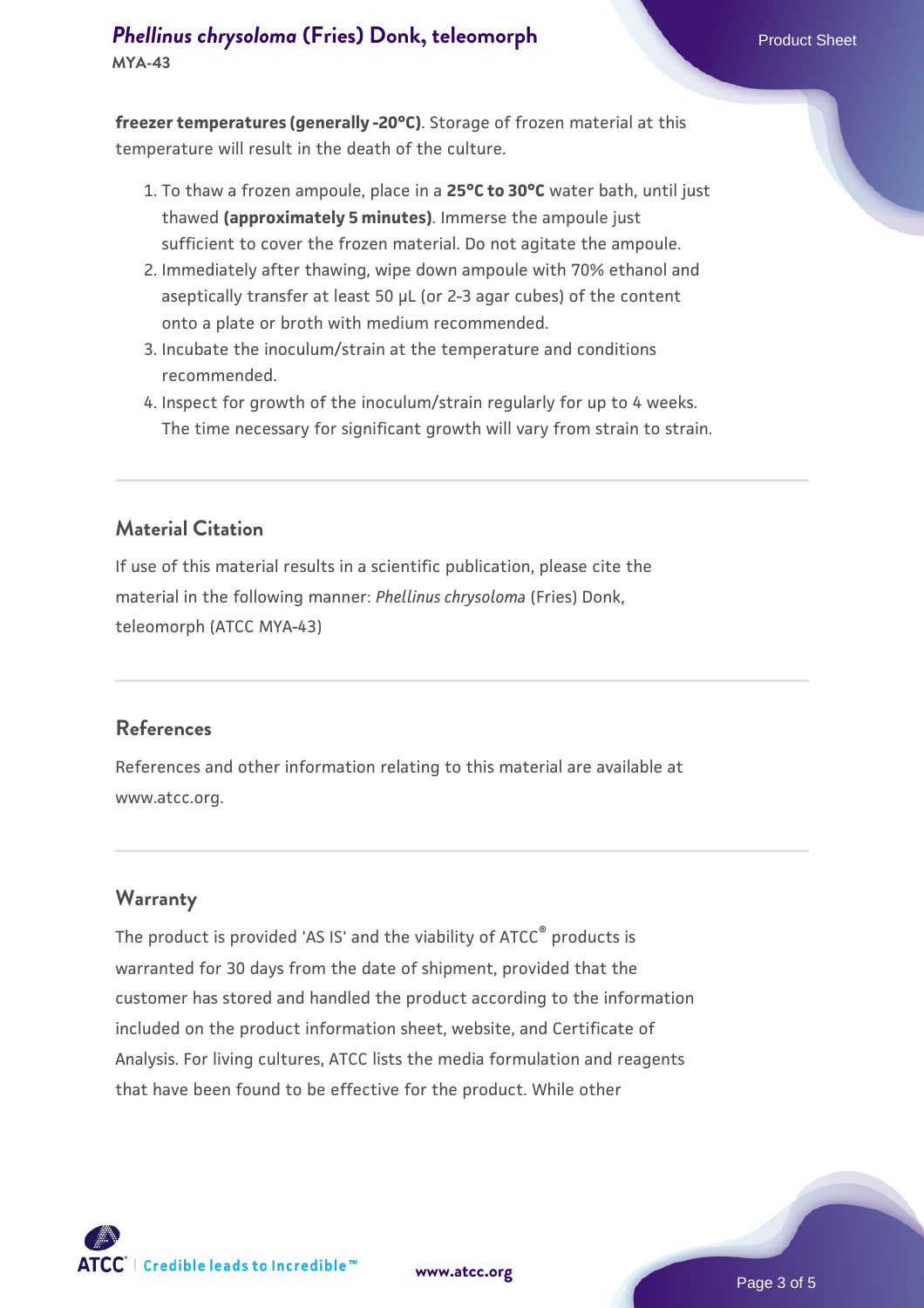unspecified media and reagents may also produce satisfactory results, a change in the ATCC and/or depositor-recommended protocols may affect the recovery, growth, and/or function of the product. If an alternative medium formulation or reagent is used, the ATCC warranty for viability is no longer valid. Except as expressly set forth herein, no other warranties of any kind are provided, express or implied, including, but not limited to, any implied warranties of merchantability, fitness for a particular purpose, manufacture according to cGMP standards, typicality, safety, accuracy, and/or noninfringement.

#### **Disclaimers**

This product is intended for laboratory research use only. It is not intended for any animal or human therapeutic use, any human or animal consumption, or any diagnostic use. Any proposed commercial use is prohibited without a license from ATCC.

While ATCC uses reasonable efforts to include accurate and up-to-date information on this product sheet, ATCC makes no warranties or representations as to its accuracy. Citations from scientific literature and patents are provided for informational purposes only. ATCC does not warrant that such information has been confirmed to be accurate or complete and the customer bears the sole responsibility of confirming the accuracy and completeness of any such information.

This product is sent on the condition that the customer is responsible for and assumes all risk and responsibility in connection with the receipt, handling, storage, disposal, and use of the ATCC product including without limitation taking all appropriate safety and handling precautions to minimize health or environmental risk. As a condition of receiving the material, the customer agrees that any activity undertaken with the ATCC product and any progeny or modifications will be conducted in compliance with all applicable laws, regulations, and guidelines. This product is provided 'AS IS' with no representations or warranties whatsoever except as expressly set forth herein and in no event shall ATCC, its parents, subsidiaries, directors, officers,



**[www.atcc.org](http://www.atcc.org)**

Page 4 of 5